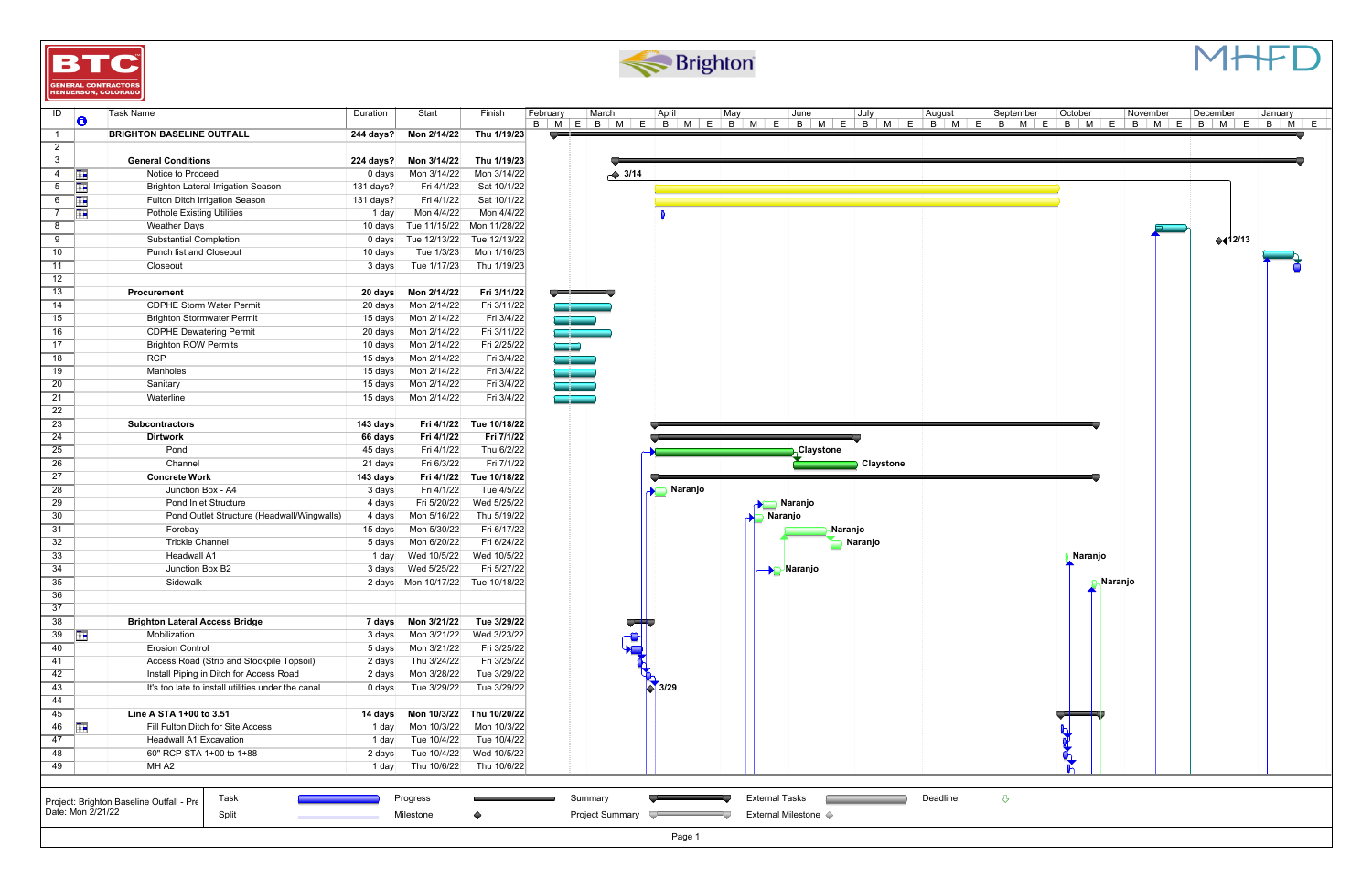



| ID                | Task Name                                              | Duration       | Start                                 | Finish                     | ∣March<br>February                                                                                                    | April           | May                   | June                 | July | August   | ∣September         | October    | November | December | January |
|-------------------|--------------------------------------------------------|----------------|---------------------------------------|----------------------------|-----------------------------------------------------------------------------------------------------------------------|-----------------|-----------------------|----------------------|------|----------|--------------------|------------|----------|----------|---------|
| O                 |                                                        |                |                                       |                            | B   M   E   B   M   E   B   M   E   B   M   E   B   M   E   B   M   E   B   M   E   B   M   E   B   M   E   B   M   E |                 |                       |                      |      |          |                    |            |          |          |         |
| 50                | 60" RCP STA 1+88 to 2+60                               | 2 days         |                                       | Fri 10/7/22 Mon 10/10/22   |                                                                                                                       |                 |                       |                      |      |          |                    |            |          |          |         |
| 51                | MH A3                                                  |                | 1 day Tue 10/11/22 Tue 10/11/22       |                            |                                                                                                                       |                 |                       |                      |      |          |                    | <b>Let</b> |          |          |         |
| 52                | 60" RCP STA 2+60 to 3+51                               |                | 3 days Wed 10/12/22 Fri 10/14/22      |                            |                                                                                                                       |                 |                       |                      |      |          |                    |            |          |          |         |
| 53                | <b>Restore Fulton Ditch</b>                            |                | 2 days Wed 10/19/22 Thu 10/20/22      |                            |                                                                                                                       |                 |                       |                      |      |          |                    |            |          |          |         |
| 54                |                                                        |                |                                       |                            |                                                                                                                       |                 |                       |                      |      |          |                    |            |          |          |         |
| 55                | Line A STA 3+50 to 14+56                               |                | 34 days    Ved 3/30/22    Mon 5/16/22 |                            |                                                                                                                       |                 |                       |                      |      |          |                    |            |          |          |         |
| 56                | Junction Box A4 Excavation<br>48" RCP STA 3+51 to 3+90 | 1 day          | Wed 3/30/22                           | Wed 3/30/22                |                                                                                                                       |                 |                       |                      |      |          |                    |            |          |          |         |
| 57                | MH A5                                                  | 1 day∣         | Thu 3/31/22                           | Thu 3/31/22                |                                                                                                                       |                 |                       |                      |      |          |                    |            |          |          |         |
| 58                | 48" RCP STA 3+90 to 4+86                               | 1 day          | Fri 4/1/22                            | Fri 4/1/22<br>Tue 4/5/22   |                                                                                                                       |                 |                       |                      |      |          |                    |            |          |          |         |
| 59                | MH A6                                                  | 2 days         | Mon 4/4/22                            | Wed 4/6/22                 |                                                                                                                       |                 |                       |                      |      |          |                    |            |          |          |         |
| 60                |                                                        | 1 day          | Wed 4/6/22                            | Fri 4/8/22                 |                                                                                                                       |                 |                       |                      |      |          |                    |            |          |          |         |
| 61                | 48" RCP STA 4+86 to 5+48                               | 2 days         | Thu 4/7/22                            |                            |                                                                                                                       |                 |                       |                      |      |          |                    |            |          |          |         |
| 62                | MH A7<br>48" RCP STA 5+48 to 6+86                      | 1 day          | Mon 4/11/22                           | Mon 4/11/22                |                                                                                                                       |                 |                       |                      |      |          |                    |            |          |          |         |
| 63                |                                                        | 3 days         | Tue 4/12/22                           | Thu 4/14/22                |                                                                                                                       |                 |                       |                      |      |          |                    |            |          |          |         |
| 64                | MH A8<br>48" RCP STA 6+86 to 8+98                      | 1 day∣         | Fri 4/15/22                           | Fri 4/15/22                |                                                                                                                       |                 |                       |                      |      |          |                    |            |          |          |         |
| 65                |                                                        | 4 days         | Mon 4/18/22                           | Thu 4/21/22                |                                                                                                                       |                 |                       |                      |      |          |                    |            |          |          |         |
| 66                | MH A9<br>48" RCP STA 8+98 to 11+26                     | 1 day          | Fri 4/22/22                           | Fri 4/22/22                |                                                                                                                       |                 |                       |                      |      |          |                    |            |          |          |         |
| 67                |                                                        | 5 days         | Mon 4/25/22                           | Fri 4/29/22                |                                                                                                                       | <b>CALL AND</b> |                       |                      |      |          |                    |            |          |          |         |
| 68                | MH A10<br>48" RCP STA 11+26 to 12+98                   | 1 day∣         | Mon 5/2/22                            | Mon 5/2/22<br>Fri 5/6/22   |                                                                                                                       |                 |                       |                      |      |          |                    |            |          |          |         |
| 69                |                                                        | 4 days         | Tue 5/3/22                            |                            |                                                                                                                       |                 |                       |                      |      |          |                    |            |          |          |         |
| 70                | MH A11                                                 | 1 day          | Mon 5/9/22                            | Mon 5/9/22                 |                                                                                                                       |                 |                       |                      |      |          |                    |            |          |          |         |
| 71                | 48" RCP STA 12+98 to 14+06<br>MH A12                   | 2 days         | Tue 5/10/22                           | Wed 5/11/22<br>Thu 5/12/22 |                                                                                                                       |                 |                       |                      |      |          |                    |            |          |          |         |
| 72                | 48" RCP STA 14+06 to 14+56                             | 1 day∣         | Thu 5/12/22                           |                            |                                                                                                                       |                 |                       |                      |      |          |                    |            |          |          |         |
| 73<br>74          | Pond Outlet Structure A13 Excavation                   | 1 day<br>1 day | Fri 5/13/22                           | Fri 5/13/22<br>Mon 5/16/22 |                                                                                                                       |                 |                       |                      |      |          |                    |            |          |          |         |
| 75                |                                                        |                | Mon 5/16/22                           |                            |                                                                                                                       |                 |                       |                      |      |          |                    |            |          |          |         |
| 76                | Line B STA 1+00 to 18+97                               | 46 days        | Tue 5/17/22                           | Tue 7/19/22                |                                                                                                                       |                 |                       |                      |      |          |                    |            |          |          |         |
| 77                | Structure B1 Excavation                                | 1 day          | Tue 5/17/22                           | Tue 5/17/22                |                                                                                                                       |                 |                       |                      |      |          |                    |            |          |          |         |
| 78                | 48" RCP STA 1+00 to 1+27                               | 1 day∣         | Wed 5/18/22                           | Wed 5/18/22                |                                                                                                                       |                 |                       |                      |      |          |                    |            |          |          |         |
| 79                | Junction Box B2 Excavation                             | 1 day∣         | Thu 5/19/22                           | Thu 5/19/22                |                                                                                                                       |                 |                       |                      |      |          |                    |            |          |          |         |
| 80                | 48" RCP STA 1+27 to 2+33                               | 2 days         | Fri 5/20/22                           | Mon 5/23/22                |                                                                                                                       |                 |                       |                      |      |          |                    |            |          |          |         |
| 81                | MH B3                                                  | 1 day          | Tue 5/24/22                           | Tue 5/24/22                |                                                                                                                       |                 |                       |                      |      |          |                    |            |          |          |         |
| 82                | 48" RCP STA 2+33 to 4+83                               | 5 days∣        | Wed 5/25/22                           | Tue 5/31/22                |                                                                                                                       |                 |                       |                      |      |          |                    |            |          |          |         |
| 83                | MH B4                                                  | 1 day∣         | Wed 6/1/22                            | Wed 6/1/22                 |                                                                                                                       |                 |                       |                      |      |          |                    |            |          |          |         |
| 84                | 48" RCP STA 4+83 to 7+33                               | 5 days         | Thu 6/2/22                            | Wed 6/8/22                 |                                                                                                                       |                 |                       |                      |      |          |                    |            |          |          |         |
| 85                | MH B5                                                  | 1 day          | Thu 6/9/22                            | Thu 6/9/22                 |                                                                                                                       |                 |                       |                      |      |          |                    |            |          |          |         |
| 86                | 48" RCP STA 7+33 to 8+95                               | 3 days         | Fri 6/10/22                           | Tue 6/14/22                |                                                                                                                       |                 |                       |                      |      |          |                    |            |          |          |         |
| 87                | MH B6                                                  | 1 day          | Wed 6/15/22                           | Wed 6/15/22                |                                                                                                                       |                 |                       |                      |      |          |                    |            |          |          |         |
| 88                | 48" RCP STA 8+95 to 10+57                              | 3 days         |                                       | Thu 6/16/22 Mon 6/20/22    |                                                                                                                       |                 |                       |                      |      |          |                    |            |          |          |         |
| 89                | MH B7                                                  | 1 day          | Tue 6/21/22                           | Tue 6/21/22                |                                                                                                                       |                 |                       | <b>CALLES</b>        |      |          |                    |            |          |          |         |
| 90                | 48" RCP STA 10+57 to 13+57                             | 6 days∣        | Wed 6/22/22                           | Wed 6/29/22                |                                                                                                                       |                 |                       |                      |      |          |                    |            |          |          |         |
| 91                | MH B8                                                  | 1 day          | Thu 6/30/22                           | Thu 6/30/22                |                                                                                                                       |                 |                       |                      |      |          |                    |            |          |          |         |
| 92                | 48" RCP STA 13+57 to 16+57                             | 6 days∣        | Fri 7/1/22                            | Fri 7/8/22                 |                                                                                                                       |                 |                       |                      |      |          |                    |            |          |          |         |
| 93                | MH B9                                                  | 1 day∣         | Mon 7/11/22                           | Mon 7/11/22                |                                                                                                                       |                 |                       |                      |      |          |                    |            |          |          |         |
| 94                | 48" RCP STA 16+57 to 18+97                             | 5 days         | Tue 7/12/22                           | Mon 7/18/22                |                                                                                                                       |                 |                       |                      |      |          |                    |            |          |          |         |
| 95                | MH B10                                                 | 1 day          | Tue 7/19/22                           | Tue 7/19/22                |                                                                                                                       |                 |                       |                      |      |          |                    |            |          |          |         |
| 96                | Canal Crossing - STA 118+97 to 119+16                  | 14 days        | Fri 10/21/22                          | Wed 11/9/22                |                                                                                                                       |                 |                       |                      |      |          |                    |            |          |          |         |
| 97                | <b>48" RCP</b>                                         | 2 days         |                                       | Fri 10/21/22 Mon 10/24/22  |                                                                                                                       |                 |                       |                      |      |          |                    |            |          |          |         |
| 98                | 12"SDR-26 PVC SS                                       |                | 4 days Tue 10/25/22                   | Fri 10/28/22               |                                                                                                                       |                 |                       |                      |      |          |                    |            |          |          |         |
|                   |                                                        |                |                                       |                            |                                                                                                                       |                 |                       |                      |      |          |                    |            |          |          |         |
|                   |                                                        |                |                                       |                            |                                                                                                                       |                 |                       |                      |      |          |                    |            |          |          |         |
|                   | Task<br>Project: Brighton Baseline Outfall - Pre       |                | Progress                              |                            | Summary                                                                                                               |                 | <b>External Tasks</b> |                      |      | Deadline | $\bigtriangledown$ |            |          |          |         |
| Date: Mon 2/21/22 | Split                                                  |                | Milestone                             |                            | Project Summary                                                                                                       |                 |                       | External Milestone ♦ |      |          |                    |            |          |          |         |
|                   |                                                        |                |                                       |                            |                                                                                                                       |                 |                       |                      |      |          |                    |            |          |          |         |

|                                          |       |                                 |           |                        | Page $\geq$ |                           |          |  |
|------------------------------------------|-------|---------------------------------|-----------|------------------------|-------------|---------------------------|----------|--|
| Date: Mon 2/21/22                        | Split | ,,,,,,,,,,,,,,,,,,,,,,,,,,,,,,, | Milestone | <b>Project Summary</b> |             | <b>External Milestone</b> |          |  |
| Project: Brighton Baseline Outfall - Pre | Task  |                                 | Progress  | Summary                |             | External Tasks            | Deadline |  |

## MHFI